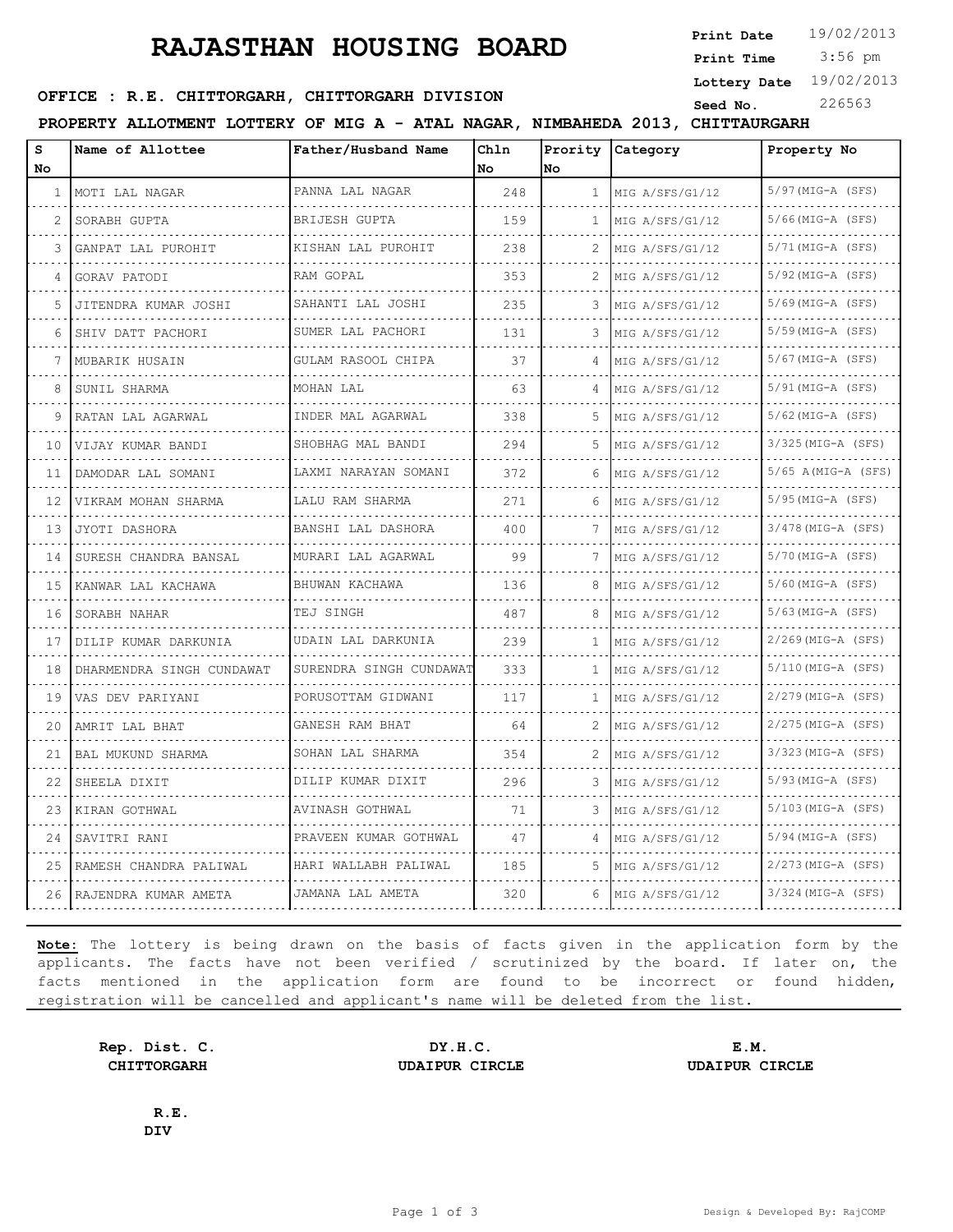# **RAJASTHAN HOUSING BOARD**

**Print Date**  $19/02/2013$ 

 3:56 pm **Print Time**

**Lottery Date** 19/02/2013

#### **SEED OFFICE : R.E. CHITTORGARH, CHITTORGARH DIVISION** Seed No. 226563

**PROPERTY ALLOTMENT LOTTERY OF MIG A - ATAL NAGAR, NIMBAHEDA 2013, CHITTAURGARH**

| S   | Name of Allottee        | Father/Husband Name       | Chln |    | Prority Category | Property No                      |
|-----|-------------------------|---------------------------|------|----|------------------|----------------------------------|
| No. |                         |                           | No.  | No |                  |                                  |
| 27  | ANIRUDH SHARMA          | HARI SHANKAR SHARMA       | 119  | 7  | MIG A/SFS/G1/12  | 2/276(MIG-A (SFS)<br>.           |
| 28  | SEEMA KHAN              | RAHMATULLAH KHAN          | 114  | 8  | MIG A/SFS/G1/12  | 2/268(MIG-A (SFS)                |
| 29  | SUNITA RAWAT            | GAJENDRA SINGH RAWAT<br>. | 134  | 9  | MIG A/SFS/G1/12  | 5/102(MIG-A (SFS)<br>.           |
| 30  | SANKET AGARWAL          | MAGNI RAM AGARWAL<br>.    | 158  | 1  | MIG A/SFS/G2/12  | 3/480 (MIG-A (SFS)<br>.          |
| 31  | SUMIT CHANDAK           | PRAHLAD RAY CHANDAK       | 68   | 1  | MIG A/SFS/G2/12  | 5/101(MIG-A (SFS)                |
| 32  | NAZMEEN KHAN            | SALEEM KHAN               | 241  | 1  | MIG A/SFS/G2/12  | $5/65$ (MIG-A (SFS)              |
| 33  | NAHID SHAIKH            | MOHAMMED AZAM SHAIKH      | 212  | 2  | MIG A/SFS/G2/12  | 5/109(MIG-A (SFS)                |
| 34  | RITESH SHARMA           | PREM SUKH SHARMA          | 57   | 2  | MIG A/SFS/G2/12  | <u>.</u><br>$2/271$ (MIG-A (SFS) |
| 35  | SUNIL MUNDRA            | RADHEY SHAYM MUNDRA       | 124  | 2  | MIG A/SFS/G2/12  | 3/479(MIG-A (SFS)                |
| 36  | SOHAN LAL CHAUDHARY     | DHANRAJ CHAUDHARY<br>.    | 249  | 3  | MIG A/SFS/G2/12  | 5/100(MIG-A (SFS)                |
| 37  | TABASSUM                | SALEEM KHAN               | 242  | 3  | MIG A/SFS/G2/12  | .<br>5/105(MIG-A (SFS)           |
| 38  | MUKUT BIHARI MEWARA     | DEVI LAL                  | 21   | 4  | MIG A/SFS/G2/12  | 5/96(MIG-A (SFS)                 |
| 39  | MURLIDHAR MUNDRA<br>.   | RADHEY SHAYM MUNDRA       | 244  | 4  | MIG A/SFS/G2/12  | 5/108(MIG-A (SFS)                |
| 40  | ISHWAR LAL SOMANI       | RAM CHANDRA SOMANI        | 165  | 5. | MIG A/SFS/G2/12  | .<br>$2/278$ (MIG-A (SFS)        |
| 41  | SURESH CHANDRA SOMANI   | LAXMI NARAYAN SOMANI      | 369  | 6  | MIG A/SFS/G2/12  | 2/274(MIG-A (SFS)                |
| 42  | KAILASH SINGH SHAKTAWAT | DALEL SINGH               | 177  | 7  | MIG A/SFS/G2/12  | 2/280(MIG-A (SFS)                |
| 43  | SANJAY SHUKLA           | MANGI LAL                 | 303  | 8  | MIG A/SFS/G2/12  | .<br>$5/107$ (MIG-A (SFS)        |
| 44  | SALAHUDDIN SHAIKH       | SIRAJUDDIN SHAIKH         | 219  | 9  | MIG A/SFS/G2/12  | 5/61 (MIG-A (SFS)                |
| 45  | NIKHLESH KUMAR JOSHI    | SHASHI KUMAR JOSHI        | 301  | 10 | MIG A/SFS/G2/12  | 3/326(MIG-A (SFS)                |
| 46  | HARI WALLABH SOMANI     | LAXMI NARAYAN SOMANI      | 370  | 12 | MIG A/SFS/G2/12  | 3/322(MIG-A (SFS)                |
| 47  | DEEP CHANDRA JAIN       | HAJARI LAL JAIN           | 275  | 13 | MIG A/SFS/G2/12  | 2/270(MIG-A (SFS)                |
| 48  | ANNU MOHAMMED SHAIKH    | AZIZ MOHAMMED SHAIKH      | 7    | 14 | MIG A/SFS/G2/12  | 5/98(MIG-A (SFS)                 |
| 49  | SALMA KHAN              | EJAJZ AHMED               | 48   | 15 | MIG A/SFS/G2/12  | 5/73(MIG-A (SFS)                 |
| 50  | JIYA AHMED KHAN         | OURBAN KHAN               | 60   | 16 | MIG A/SFS/G2/12  | 5/72 (MIG-A (SFS)                |
| 51  | MAHENDRA KUMAR PORWAL   | BHERU LAL PORWAL          | 401  | 17 | MIG A/SFS/G2/12  | 5/106(MIG-A (SFS)                |
| 52  | FATEH RAM KABRA         | RAM SAHAY KABRA           | 126  | 18 | MIG A/SFS/G2/12  | 5/68(MIG-A (SFS)                 |

**Note:** The lottery is being drawn on the basis of facts given in the application form by the applicants. The facts have not been verified / scrutinized by the board. If later on, the facts mentioned in the application form are found to be incorrect or found hidden, registration will be cancelled and applicant's name will be deleted from the list.

**Rep. Dist. C. DY.H.C. E.M. CHITTORGARH UDAIPUR CIRCLE UDAIPUR CIRCLE**

**R.E. DIV**